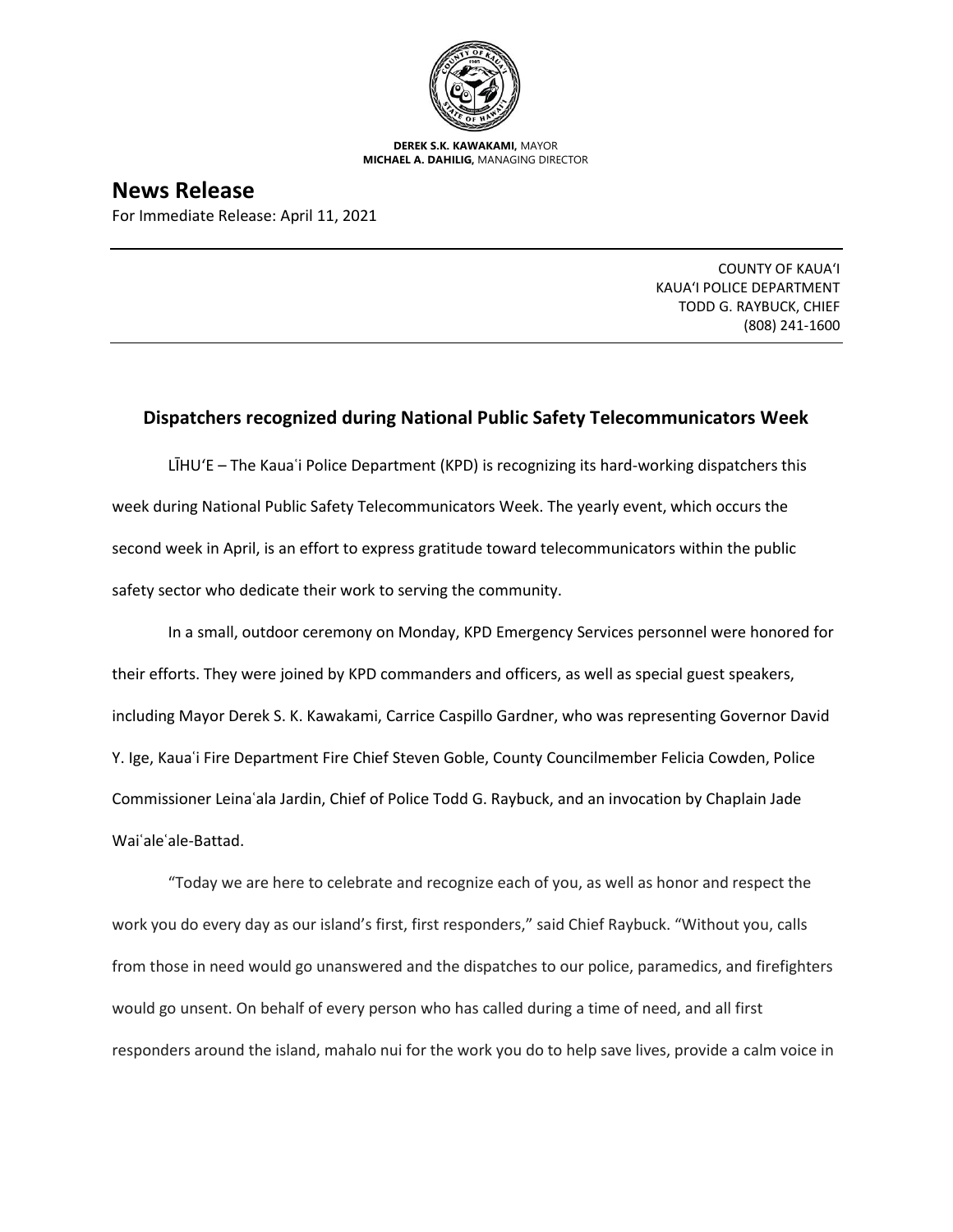chaotic times, and make our community a better place to live. It is our privilege to honor and recognize each of you today."

KPD's Communication Center is staffed by 19 full-time Emergency Services personnel ̶ Ginger Bray, Nellie Bunao, Deborah Carvalho, Christina Chong Tim, Alyssa Cozby, Deanna Edwards, Tiana Enos, Amber Fernandez, Alyssa-Deshae Kaneakua, Sarah Louxz, Johanna Malama-Gomes Dumapit, Kristin Minei, Stephanie Neher, Alohilani Perreira, Kathy Ragragola, Ashley Rapozo, Souci Sayegusa, Donn Taniguchi and Lavina Taovao ̶ who provide communication services for Police, Fire, and Medical First Responders. The Center is staffed 24 hours a day, 365 days a year, and is responsible for receiving and dispatching both 911 emergency and non-emergency calls.

"Like other first responders, they miss holidays, birthdays, family and school functions yet they never hesitate to jump into action when called upon," said Sergeant Stacy Perreira who oversees the Communication Center. "Our dedicated dispatchers are the voices that assure rapid response by police, fire and medical personnel in the midst of all emergencies and are often overlooked in the critical role that they play in coordinating first response and lifesaving efforts. They are the lifeline that ensures the continued protection of our citizens and frontline responders. They are the calming voice in the midst of chaos and the faceless voice on the other end of calls to 911, and we are proud of their daily sacrifices to serve the Kaua'i community, both kama'aina and visitors, alike."

KPD's Public Safety Answering Point (PSAP), more commonly referred to as Dispatch, received around 129,000 calls last year, of which about 60,000 generated calls for service.